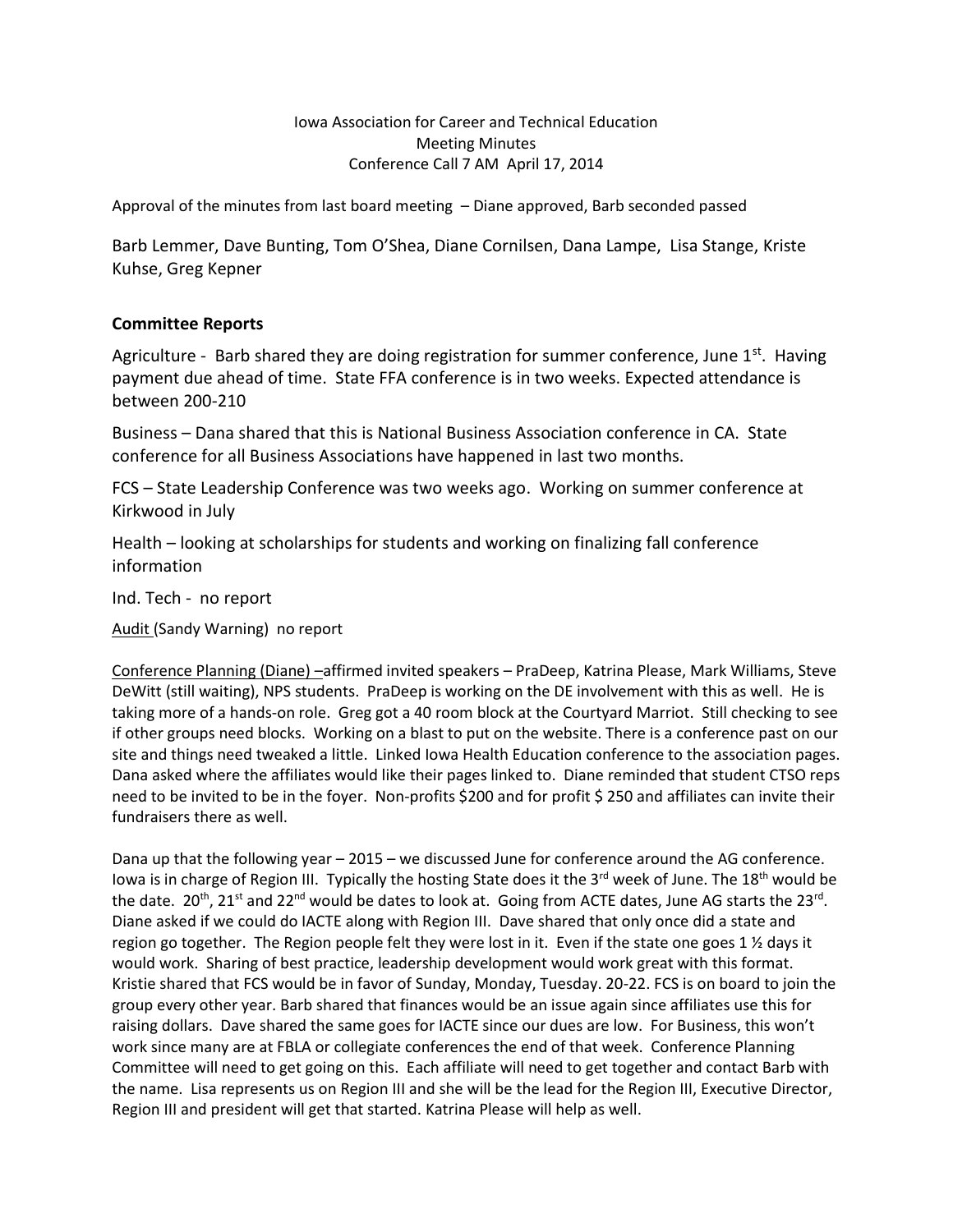Awards (Barb Lemmer, Tom O'Shea) We can use the awards portal on the ACTE website. Barb is getting on this in the next couple of weeks to add our awards – we just can't change the names on ACTE, but on the Iowa link we can name it what we want. We have one award that doesn't align as cleanly – the Oran Beatty Leadership. Barb shared that it could just be an Iowa award. Dave shared that the Beatty award might be well served to connect to another award – ie administrator so that it doesn't have an additional one that is difficult to get another nomination. Lisa and Greg agree that this might be a good idea since they are tough to get nominations. Dave is checking with Kelli Diemer and Colleen Hunt to see if we can still honor him well by doing this. He will get back to us to share what he finds out next meeting.

Membership (Dana) Variety of presentations at conferences and are working on visibility. Each division needs to send dues to Sandy with a list of members. Dave shared that Ag does this through nationals and that is very slick since they are unified. Health, FCS, Ind Tech go through their conference attendance. We have no Ind Tech members currently. Dave asked that the committee can improve collection of dues Dana is going to get that committee together – Dana and Barb will work on a message and membership forms to send to affiliates.

Build relationship with Industry -

Policy Committee (Dana, Dave, Del) - CTE Secondary Task Force (Dave) –PraDeep is hands-on and Dave is very excited. He is very articulate and committed. The 18 member task force has met twice – once in December and then in early March. They will meet again in June. Two very active work teams are together. Career Academies and Regional Centers is one that has met several times. Dana is on another team called High Quality Secondary CTE. They are meeting this afternoon for their second time. Both groups will bring some preliminary thoughts Work-based learning – intermediaries will work with this as well as secondary MOCC. Career Guidance is the other. PraDeep is asking for his department to help Kelli is helping with the Work-based and Amy is with Career Guidance.

Another group is meeting Monday for teacher shortage – not officially with the CTE Task Force, but it is connected, none the less informally. Barb asked how Ag could get on Work-based learning with the SAE group from Ag. Dave shared for her to have Dale talk with Kelli.

NPS students did a great job for those who were able to make it! We are happy to have them come to conference to share this fall.

Visits to legislature happened this year. Region III gave us a \$500 check for our day and Ice Cream Social.

Communications Committee – Dana is going to send out a thank you for membership list and another update. She will also have the minutes posted on the website. Any comments about the website need to be sent to her. Dana said that she would love to continue

Nominating Committee (Karen, Lisa, Kelli) 2<sup>nd</sup> VP for 2015 (post-secondary) and we need to bring 3 to

Region III Conference - in Rochester in June  $18-20$ <sup>th</sup>. (really starts on Thursday the 19<sup>th</sup>). Dave encourages us to go. We need a date, location, theme, and place holder for our event. Dana, Tom, Diane, PraDeep, and Dave are all planning on going. Lisa is going to try.